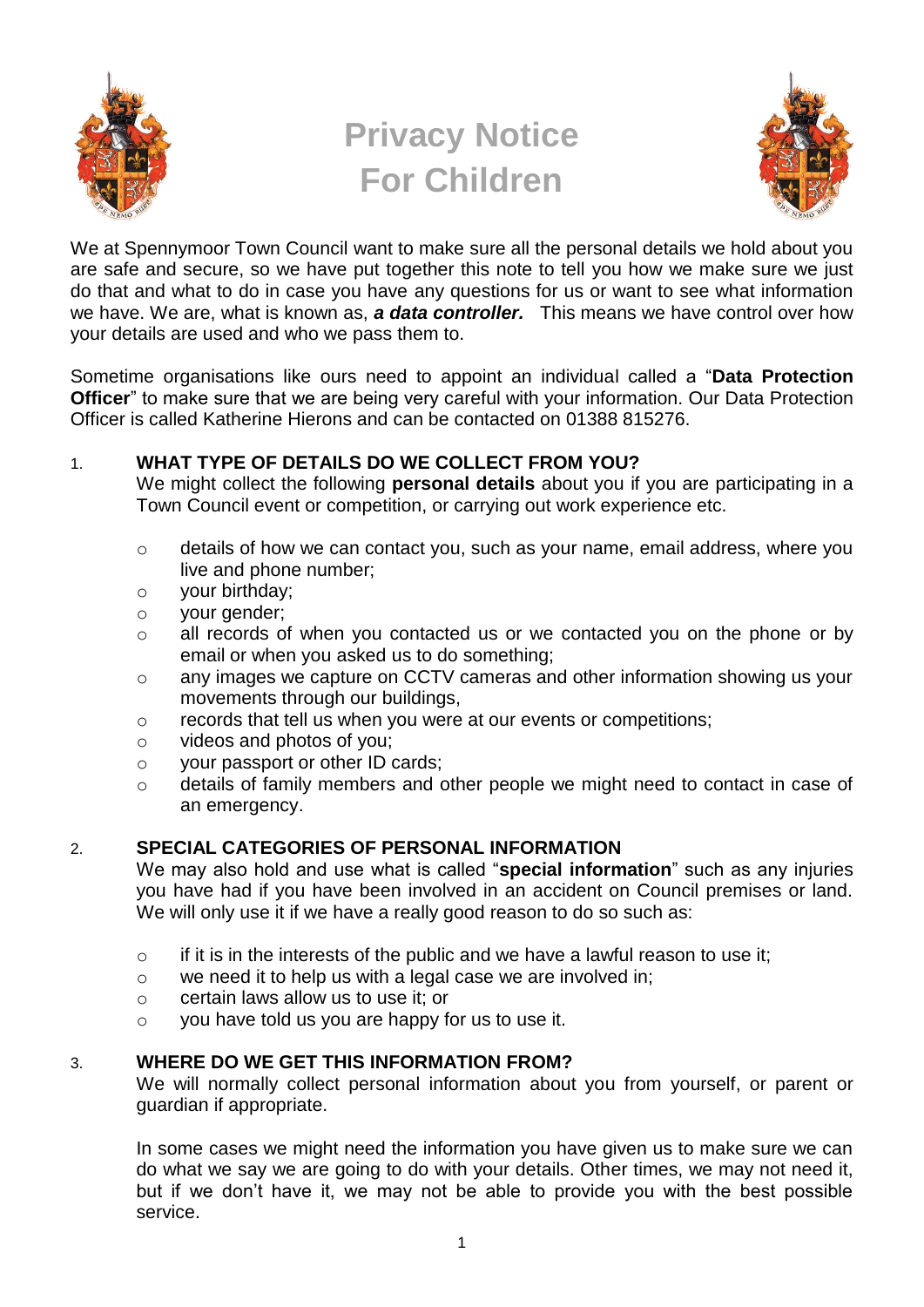If you have told us we can use your information in a certain way, you can tell us to stop using it at any time, by contacting Katherine Hierons on 01388 815276.

## 4. **WHO ELSE MAY USE YOUR DETAILS?**

We may send your details to others to help us run our organisation. These are:

- o **Anyone you have said you are happy for us to send your details to.**
- o **Organisations that provide services to us**: such as marketing specialists, the people who carry out research for us, computer services and the guys that help to run and maintain our security cameras;
- o **The Government or our regulators**: where the law tells us to do so or to help them with any investigations.
- o **Police, law enforcement and security services**: to help them with any investigation, prevention of crime or matter of national security.

## 5. **ARE YOUR DETAILS SAFE?**

We have put in place lots of security measures to make sure your details don't go missing or get used in a way they shouldn't be. We have a great team of people working with us who are trained to know how to use your details securely and will only use your details when and how we tell them to.

### *Did you know that all 'data controllers' based in the European Union and the UK like us are subject to laws that make sure that your personal details are safe?*

## **HOW LONG DO WE KEEP PERSONAL INFORMATION FOR?**

We collect personal details from you for different reasons and so we might keep it for different lengths of time. For example, we might have to keep it for a long time for legal reasons, but most of the time, we will keep your details for 6 years after you last get in touch with us.

It is important to make sure that the details we hold about you are accurate and up-todate, so make sure you let us know if anything like your email address or phone number changes.

### 6. **WHAT ARE YOUR RIGHTS?** *Did you know you can ask us to do lots of things with your details?*

You can ask us:

- o to tell you how your details are being used;
- $\circ$  to provide you with a copy of all details we hold on you;
- o to correct some of the details we hold if they are not correct or out of date like your contact details for example;
- $\circ$  to delete all of the details we hold on you (unless we have a good reason not to!):
- o to stop using your details in a certain way;
- o to send your details to you or another organisation

Some of the rights may not always apply to the personal details we hold for you as there are sometimes requirements and exemptions attached which means we need to hold on to certain information and other times the rights may not apply at all.

**DON'T FORGET** though, if you have told us we can use your information in a certain way and you would like us to stop, you can tell us to stop at any time and you can always tell us to stop sending you marketing messages. More information about these rights can be found online here [https://ico.org.uk/for-the-public/.](https://ico.org.uk/for-the-public/) If you have any